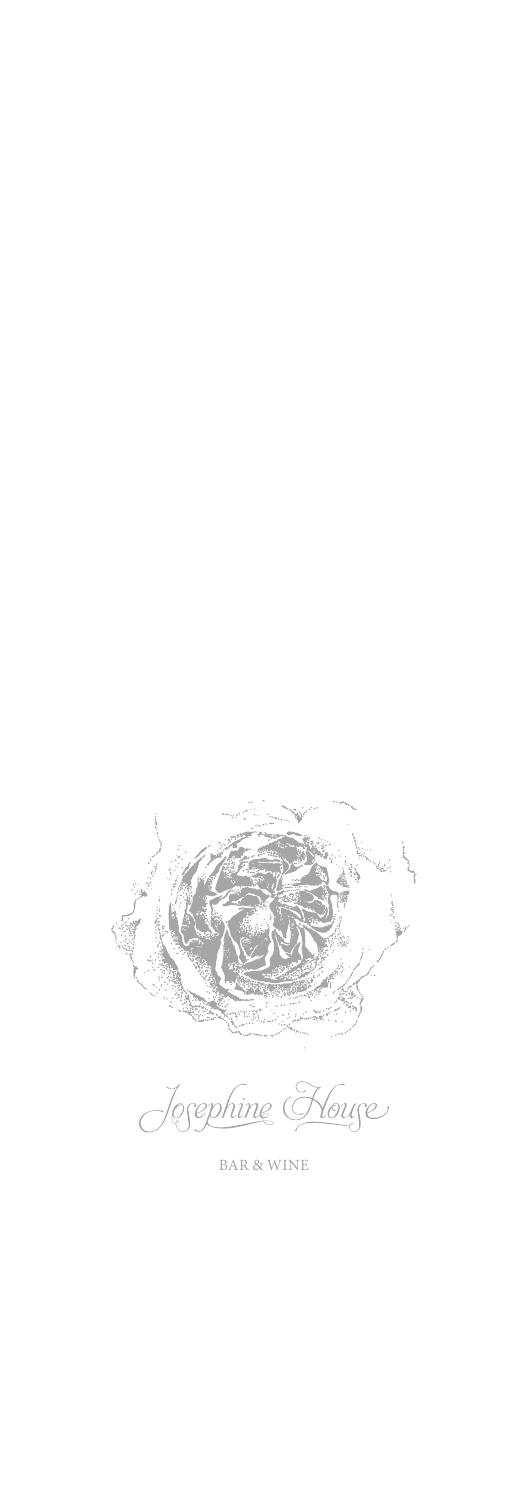**BEVERAGES**

| Water                        |    |
|------------------------------|----|
| Acqua Panna                  | 8  |
| Pellegrino                   | 8  |
| Topo Chico                   | 4  |
| <b>Fresh Squeezed Juices</b> |    |
| Orange                       | 8  |
| Grapefruit                   | 8  |
| Lemonade                     | 8  |
| Greens & Apple               | 10 |
| Housemade Soda               |    |
| Cucumber Basil Spritzer      | 6  |

#### **COFFEE**

| <b>Intelligentsia</b>                               |     |
|-----------------------------------------------------|-----|
| "El Diablo" Dark Roast Blend                        | 4   |
| "Analog" Espresso                                   | 4.5 |
| Cappuccino or Latte                                 | 6   |
| Cold Brew                                           | 5.  |
| Fronks Nut Milk +3, almond milk +.75, oat milk +.75 |     |

### **TEAS**

| <b>Steeping Room</b>                                    |   |
|---------------------------------------------------------|---|
| Iced Black Tea or Iced Turkish Delight                  | 6 |
| <b>Chocolate Crunch</b>                                 | 6 |
| organic black tea, cacao, white chocolate, coconut      |   |
| <b>Eastside Earl Grey</b>                               | 6 |
| organic black tea, bergamot                             |   |
| <b>Moroccan Mint</b>                                    | 6 |
| organic green tea, robust spearmint, peppermint         |   |
| <b>Holiday Apple Spice White</b>                        | 6 |
| white tea, apple, cranberry, cinnamon                   |   |
| <b>Rooibos Chai</b>                                     | 6 |
| decaf, red tea, cardamom, mint, fennel, clove           |   |
| Perfect Night                                           | 6 |
| decaf, chamomile, pink peppercorn, rose petal, lavender |   |
|                                                         |   |

### **BEER**

00000000000

| <b>Modelo</b> Especial         | 6  |
|--------------------------------|----|
| <b>Reissdorf</b> Kolsch        |    |
| <b>Bell's</b> Two -Hearted IPA |    |
| Sidro del Bosco Cider          | 10 |
| Michelada                      | 10 |

Modelo Especial, house michelada mix, chili-sugar rim, lime

00000000000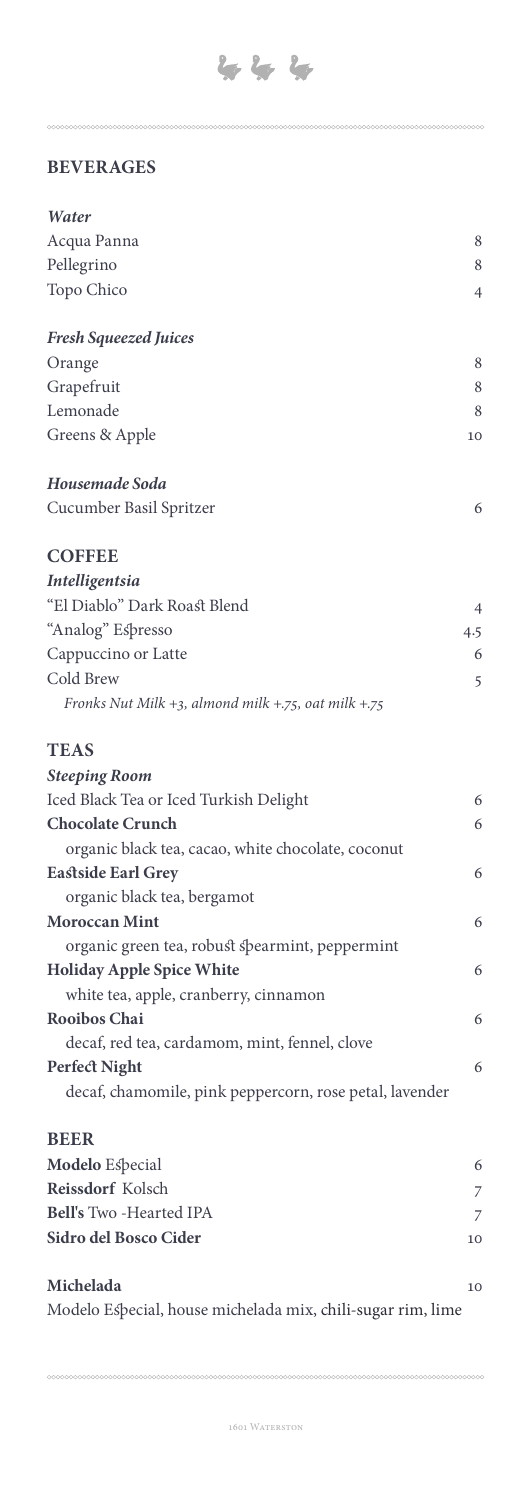

## **COCKTAILS**

| <b>Endless Summer</b>                                                                                                           | 15 |
|---------------------------------------------------------------------------------------------------------------------------------|----|
| Citadelle Gin, Select Apertivo, lemon juice, mint                                                                               |    |
| <b>Good Behavior</b><br>Bol's Genever, coconut water, lime, angostura bitters                                                   | 15 |
| Parisian Social Daiquiri<br>Ell Dorado 8yr. Rum, dry curaçao, honey<br>grenadine, lime, grapefruit bitters                      | 15 |
| La Paloma<br>LALO Blanco Tequila, grapefruit juice,<br>lime juice, Richards Rainwater, salt                                     | 15 |
| Lafayette<br>Rittenhouse Rye, Brandy Sainte Louis, Luxardo Maraschino<br>liqueur, dry curaçao, demarerra sugar, Boker's Bitters | 15 |
| Mezcal Razorblade<br>Mezcal Union, Cimarron Tequila, lime juice,<br>chili infused honey                                         | 15 |
| <b>Drunk In Love</b><br>Deep Eddy Vodka, peach liqueur, honey, lemom, cava                                                      | 15 |
| <b>Pisco Sour</b><br>La Caravedo Pisco, key lime juice, angostura bitters, aquafaba                                             | 15 |
| Revolver<br>Weller Special Reserve, St George NOLA<br>Coffee Liqueur, Regan's Orange Bitters                                    | 15 |
| <b>Strawberry Fields</b><br>Makers Mark Bourbon, strawberry basil syrup,<br>lime juice                                          | 15 |

*please ask for* **mimosa service** at any time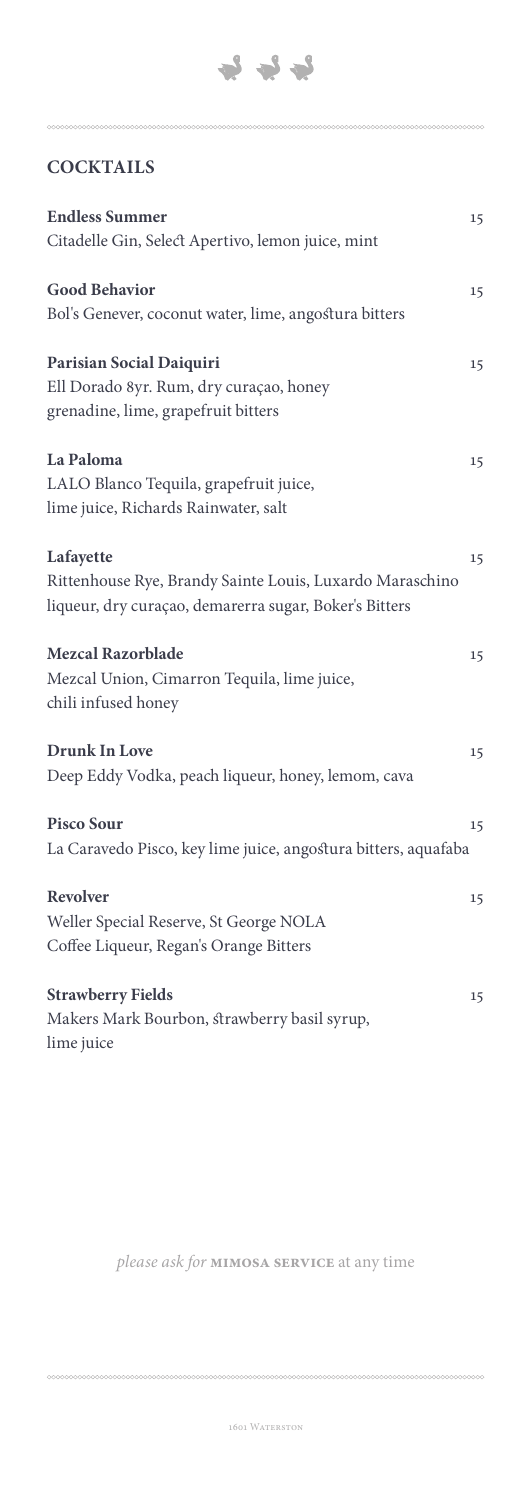### **SPIRITS**

#### *Vodka*

| Belvedere            | 15 |
|----------------------|----|
| Chopin               | 15 |
| Deep Eddy 'Ruby Red' | 14 |
| <b>Grey Goose</b>    | 15 |
| Ketel One            | 15 |
| Tito's               | 14 |

#### *Gin*

| <b>Bombay Sapphire</b> | 14 |
|------------------------|----|
| Botanist               | 16 |
| Hendricks              | 14 |
| Monkey 47              | 16 |
| Plymouth               | 14 |
| Hayman's Old Tom       | 14 |
| Sipsmith VJOP          | 15 |

#### *Tequila*

| Casamigos 'Blanco'   | 14  |
|----------------------|-----|
| Casamigos 'Reposado' | 18  |
| Fortaleza 'Reposado' | 22  |
| LALO Blanco          | 15  |
| Ocho Blanco          | 16  |
| Ocho Reposado        | 18  |
| Ocho Añejo           | 2.0 |
|                      |     |

#### *Mezcal*

| Alipus 'San Andres'           | 16 |
|-------------------------------|----|
| Rey Campero 'Madre Cuishe' 27 |    |

#### *Rum & Cachaça*

| Appleton Estate        | 14 |
|------------------------|----|
| El Dorado 8yr          | 14 |
| Foursquare 'Probitas'  | 14 |
| Neisson Rhum Blanc     | 14 |
| NovoFogo Cachaça       | 14 |
| Plantation 'Pineapple' | 14 |
|                        |    |

#### *Whisky*

| Crown Royal            | 14 |
|------------------------|----|
| Glenlivet 12           | 16 |
| Jameson                | 14 |
| Johnnie Walker 'Black' | 15 |
| Laphroaig 10           | 15 |
| Macallan 12            | 24 |

#### *Bourbon*

| Garrison Brothers    | 25   |
|----------------------|------|
| Maker's Mark         | 14   |
| Michter's            | 16   |
| Milam & Green Single | 18   |
| Old Forester         | 14   |
| Weller 12            | 2.2. |
| Woodford Reserve     | 15   |

#### *MML Single Barrels*

| Elijah Craig | 15 |
|--------------|----|
| Nine Banded  |    |

#### *Rye*

| Angel's Envy      | 25 |
|-------------------|----|
| George Dickel     | 13 |
| Michter's         | 16 |
| Rittenhouse       | 14 |
| Willet Family 4yr | 19 |
|                   |    |

#### *Cognac & Brandy*

| Dupont Calvados         | 15 |
|-------------------------|----|
| Marie Duffau 'Napoleon' | 16 |
| Brandy St. Louise       | 13 |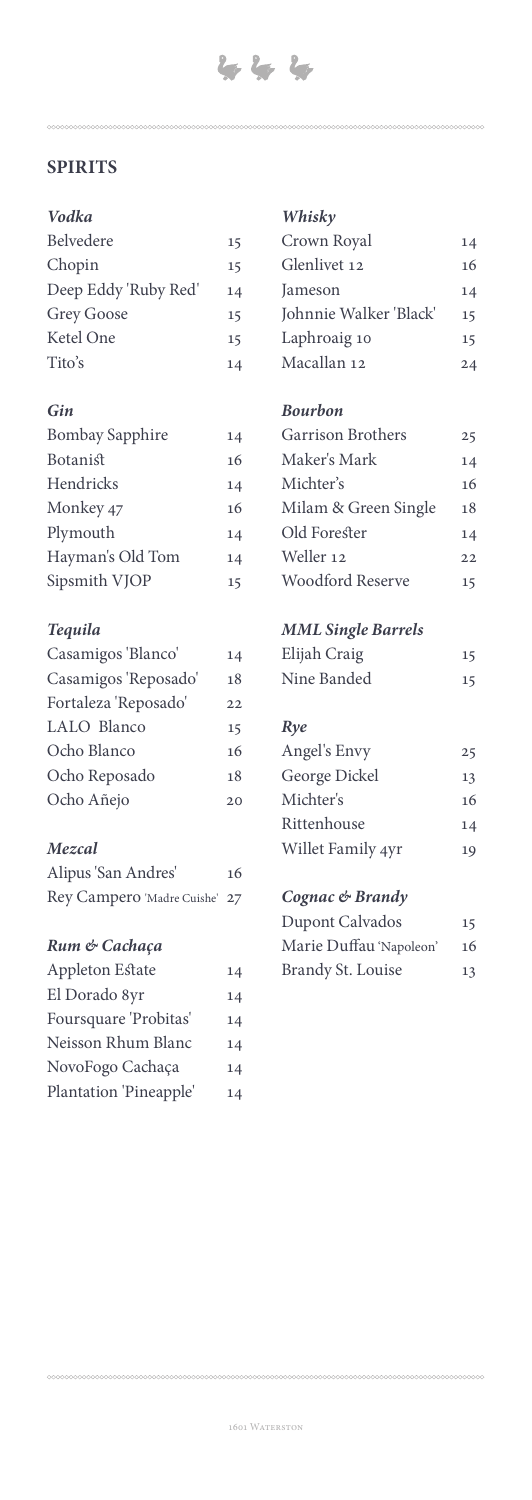

## **WINE**

## *Sparkling*

| Mercat Cava Brut Nature                                    | 12/48  |
|------------------------------------------------------------|--------|
| PENEDÈS, SPAIN NV                                          |        |
| <b>Borgoluce Prosecco</b>                                  | 13/52  |
| CONEGLIANO VALDOBBIADENE, ITALY NV                         |        |
| Raventós i Blanc "de Nit" Brut Rosé                        | 15/60  |
| CONCA DEL RIU ANOIA, SPAIN 2018                            |        |
| André Clouet Grand Cru Brut Rosé                           | 90     |
| CHAMPAGNE, FRANCE NV                                       |        |
| Laherte Frères "Ultradition" Extra Brut                    | 120    |
| CHAMPAGNE, FRANCE NV                                       |        |
| Tarlant "Zero" Brut Nature                                 | 34/136 |
| CHAMPAGNE, FRANCE NV                                       |        |
| Krug "Grande Cuvée" Brut (375 mL half bottle)              | 225    |
| CHAMPAGNE, FRANCE NV                                       |        |
| Gonet-Medeville 1er Cru "Tradition" Brut (1.5L magnum) 250 |        |
| CHAMPAGNE, FRANCE NV                                       |        |
| Rosé                                                       |        |
| Heidi Schrock x MML "Pink Beret"                           |        |
| <b>AUSTRIA 2020</b>                                        | 14/56  |
| Donnachadh Rosé of Syrah                                   | 18/72  |
| STA RITA HILLS, CALIFORNIA 2021                            |        |
| Moorooduc "On Skins" Pinot Gris                            |        |
| MORNINGTON PENINSULA, AUSTRALIA 2019                       | 80     |
| Big Table Farm "Laughing Pig" Pinot Noir                   |        |
| WILLAMETTE VALLEY, OREGON 2020                             | 90     |
| <b>Arnot-Roberts Touriga Nacional</b>                      | 100    |
| CALIFORNIA 2020                                            |        |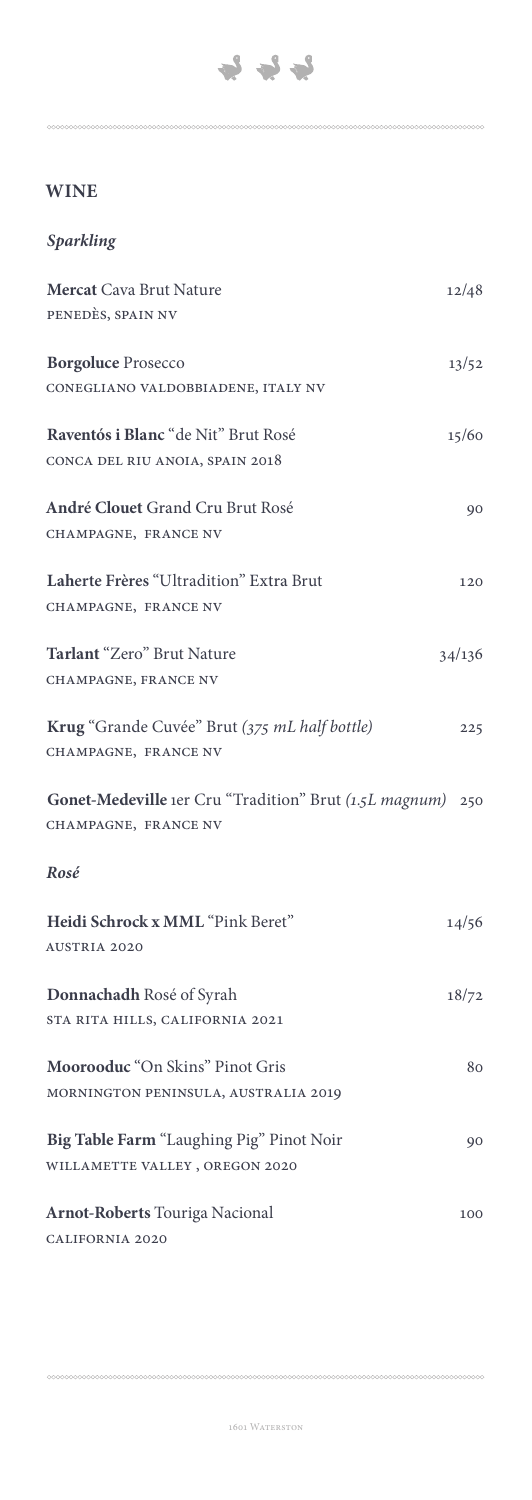#### *White*

| Castello di Neive "Montebertotto" Arneis<br>LANGHE, PIEDMONT, ITALY 2020            | 14/56 |
|-------------------------------------------------------------------------------------|-------|
| Bruno Verdi Pinot Grigio<br>OLTREPÒ PAVESE, LOMBARDY, ITALY 2020                    | 15/60 |
| RouteStock Chardonnay<br>CARNEROS, CALIFORNIA 2019                                  | 15/60 |
| La Marea Albariño<br>KRISTY VINEYARD, MONTEREY, CALIFORNIA 2020                     | 60    |
| <b>Ferrando</b> Erbaluce<br>CALUSO, PIEDMONT, ITALY 2018                            | 65    |
| Teutonic Wine Company "Candied Mushroom" Riesling<br>WILLAMETTE VALLEY, OREGON 2020 | 70    |
| Picayune Sauvignon Blanc<br>NAPA COUNTY, CALIFORNIA 2020                            | 20/78 |
| Domaine Laroche "Saint Martin" Chardonnay<br>CHABLIS, FRANCE 2020                   | 20/78 |
| Domaine Leflaive Chardonnay<br>MÂCON-VERZÉ, BURGUNDY, FRANCE 2019                   | 100   |
| Lucien Crochet "Le Chêne Marchand" Sauvignon Blanc<br>SANCERRE, FRANCE 2019         | 100   |
| Château La Nerthe Grenache Blanc Blend<br>CHÂTEAUNEUF-DU-PAPE, FRANCE 2019          | 120   |
| Evening Land "Seven Springs" Chardonnay<br>EOLA-AMITY HILLS, OREGON 2016            | 140   |
| Patrick Piuze Chardonnay 1er Cru Butteaux<br>CHABLIS, BURGUNDY, FRANCE 2019         | 160   |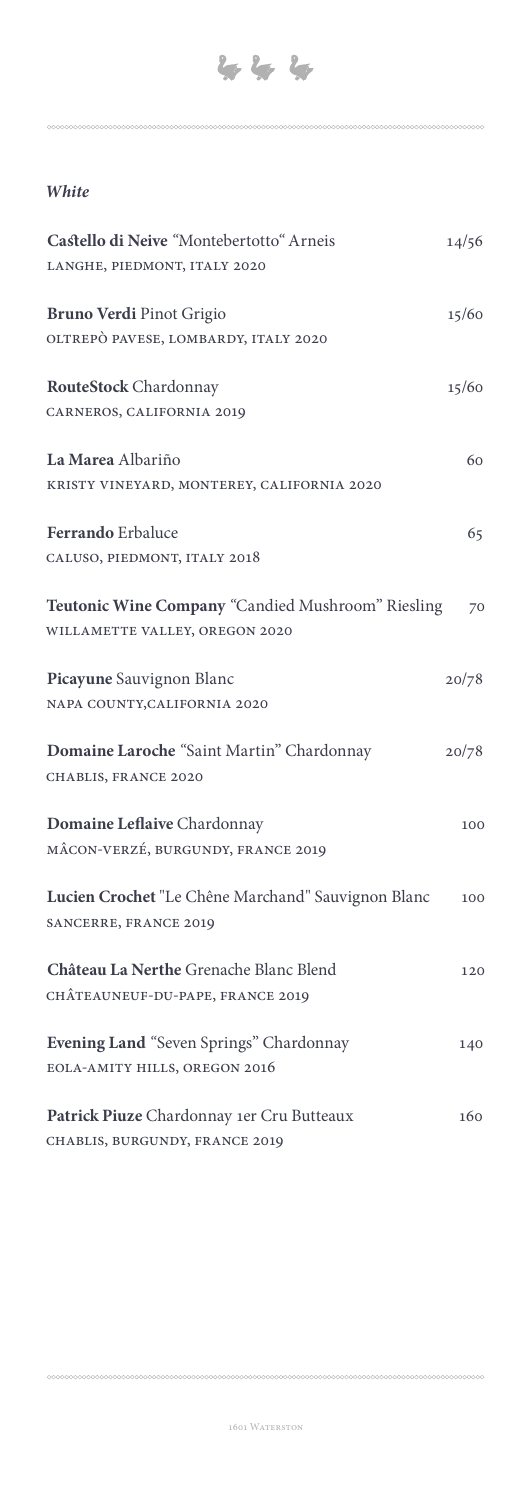

#### *Red*

| Ver Sacrum "Los Chacayes" Monastrell            | 14/56 |
|-------------------------------------------------|-------|
| VALLE DE UCO, MENDOZA, ARGENTINA 2019           |       |
| Spy Valley Pinot Noir                           | 15/60 |
| MARLBOROUGH, NEW ZEALAND 2017                   |       |
| Susana Balbo "Signature" Malbec                 | 15/60 |
| VALLE DE UCO, MENDOZA, ARGENTINA 2018           |       |
| Condado de Haza Crianza Tempranillo             | 16/62 |
| RIBERA DEL DUERO, SPAIN 2018                    |       |
| Stark Condé Cabernet Sauvignon                  | 18/72 |
| STELLENBOSCH, SOUTH AFRICA 2018                 |       |
| Brendel "Chorus" Red Blend                      | 70    |
| NAPA, CALIFORNIA 2019                           |       |
| Bernard Baudry "Les Grezeaux" Cabernet Franc    | 85    |
| CHINON, FRANCE 2019                             |       |
| Cos Nero d'Avola Blend                          | 85    |
| CERASUOLO DI VITTORIA CLASSICO, ITALY 2017      |       |
| Failla Pinot Noir                               | 90    |
| SONOMA COAST, CALIFORNIA 2019                   |       |
| Robert Sinskey "P.O.V" Cabernet Sauvignon Blend | 120   |
| CARNEROS, CALIFORNIA 2016                       |       |
| <b>Brun Avril Grenache Blend</b>                | 150   |
| CHÂTEAUNEUF-DU-PAPE, FRANCE 2017                |       |
| Behrens Family "Sainte Fumée" Syrah Blend       | 165   |
| ST. HELENA, CALIFORNIA 2017                     |       |
| Michel Lafarge "L'Exception Anthologie"         | 225   |
| Pinot Noir/Gamay (1.5L magnum)                  |       |
| <b>BURGUNDY, FRANCE 2018</b>                    |       |

*please ask for* **jeffrey's wine list** at any time